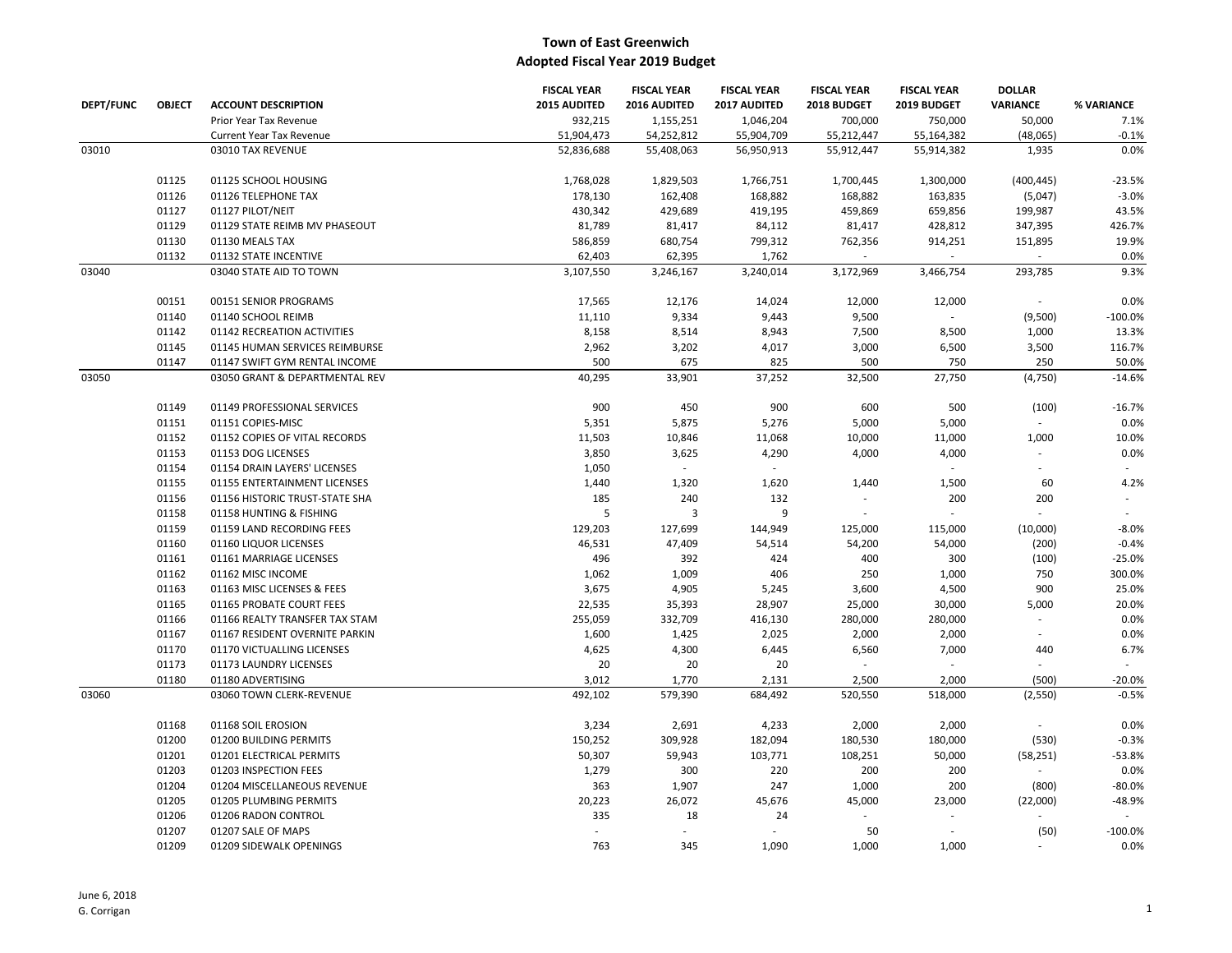|                  |               |                                | <b>FISCAL YEAR</b> | <b>FISCAL YEAR</b> | <b>FISCAL YEAR</b> | <b>FISCAL YEAR</b> | <b>FISCAL YEAR</b>          | <b>DOLLAR</b>   |            |
|------------------|---------------|--------------------------------|--------------------|--------------------|--------------------|--------------------|-----------------------------|-----------------|------------|
| <b>DEPT/FUNC</b> | <b>OBJECT</b> | <b>ACCOUNT DESCRIPTION</b>     | 2015 AUDITED       | 2016 AUDITED       | 2017 AUDITED       | 2018 BUDGET        | 2019 BUDGET                 | <b>VARIANCE</b> | % VARIANCE |
|                  | 01211         | 01211 ENGINEERING FEES         | 5,157              | $\sim$             | 21,163             | ×.                 | $\sim$                      |                 |            |
|                  | 01212         | 01212 MECHANICAL PERMITS       | 63,626             | 96,696             | 90,108             | 105,000            | 50,000                      | (55,000)        | $-52.4%$   |
|                  | 01214         | 01214 LATE FILING FEE          | 1,752              | 1,352              | 4,950              | 1,100              | 2,000                       | 900             | 81.8%      |
|                  | 01215         | 01215 ZONING CERTIFICATE FEE   | 550                | 750                | 1,525              | 1,100              | 1,000                       | (100)           | $-9.1%$    |
| 03070            |               | 03070 DPW REVENUE              | 297,841            | 500,002            | 455,101            | 445,231            | 309,400                     | (135, 831)      | $-30.5%$   |
|                  | 01164         | 01164 PLATTING & SUBDIVISION   | 6,212              | 6,059              | 13,896             | 6,500              | 8,000                       | 1,500           | 23.1%      |
|                  | 01171         | 01171 ZONING BOARD FEE         | 4,550              | 6,492              | 5,050              | 4,000              | 5,000                       | 1,000           | 25.0%      |
| 03075            |               | 03075 PLANNING REVENUE         | 10,762             | 12,550             | 18,946             | 10,500             | 13,000                      | 2,500           | 23.8%      |
|                  | 01220         | 01220 DETAIL CRUISER FEES      | 54,869             | 54,333             | 48,975             | 55,000             | 55,000                      |                 | 0.0%       |
|                  | 01221         | 01221 BCI CHECKS               | 7,210              | 3,780              | 4,400              | 5,000              | 5,000                       | $\sim$          | 0.0%       |
|                  | 01225         | 01225 SOUND PERMIT FEES        | 210                | 120                | 90                 | 120                | 100                         | (20)            | $-16.7%$   |
|                  | 01226         | 01226 DOG FINES                | 520                | 500                | 150                | 500                | 350                         | (150)           | $-30.0%$   |
|                  | 01228         | 01228 MISCELLANEOUS REVENUE    | 1,355              | 2,048              | 2,095              | 1,000              | 2,000                       | 1,000           | 100.0%     |
|                  | 01229         | 01229 PARKING FINES            | 21,190             | 16,290             | 18,665             | 22,000             | 15,000                      | (7,000)         | $-31.8%$   |
|                  | 01230         | 01230 POLICE REPORTS           | 4,989              | 4,661              | 4,118              | 4,000              | 4,000                       | $\sim$          | 0.0%       |
|                  | 01231         | 01231 SERVICE CHARGES          | 37,752             | 34,370             | 54,224             | 45,000             | 40,000                      | (5,000)         | $-11.1%$   |
|                  | 01232         | 01232 COURT FEES               | 12,587             | 11,097             | 16,386             | 12,000             | 20,000                      | 8,000           | 66.7%      |
|                  | 01233         | 01233 VIN INSPECTIONS          | 11,530             | 15,350             | 17,260             | 12,000             | 14,000                      | 2,000           | 16.7%      |
|                  | 01253         | 01253 MOVING VIOLATIONS        | 21,881             | 20,253             | 22,896             |                    | 3,000                       | 3,000           | 0.0%       |
| 03080            |               | 03080 POLICE REVENUE           | 174,093            | 162,802            | 189,259            | 156,620            | 158,450                     | 1,830           | 1.2%       |
|                  | 01229         | 01229 PARKING FINES            | 220                | 415                | 20                 | $\sim$             | $\overline{\phantom{a}}$    | $\sim$          |            |
|                  | 01231         | 01231 SERVICE CHARGES          | 2,930              | 2,710              | 6,046              | 3,500              | 6,000                       | 2,500           | 71.4%      |
|                  | 01232         | 01232 COURT FEES               | 19,826             | 21,050             | 20,050             | 28,000             | 15,000                      | (13,000)        | $-46.4%$   |
|                  | 01235         | 01235 ORDINANCE REVENUE        | 75                 | 500                | $\mathcal{L}$      | 25,000             | $\sim$                      | (25,000)        | $-100.0%$  |
|                  | 01279         | 01279 MISCELLANEOUS INCOME     | 1,655              | 701                | 293                |                    |                             | ÷               |            |
| 03085            |               | 03085 MUNICIPAL COURT REVENUE  | 24,706             | 25,376             | 26,409             | 56,500             | 21,000                      | (35,500)        | $-62.8%$   |
|                  | 01131         | 01131 HOTEL TAX                | 720                | 789                | 668                | 1,160              | 746                         | (414)           | $-35.7%$   |
|                  | 01270         | 01270 BOND SUBSIDY             | 548,436            | 549,619            | 550,802            | 485,082            | 552,500                     | 67,418          | 13.9%      |
|                  | 01271         | 01271 IMPACT FEES              | 80,000             | ÷.                 | ÷                  | ÷.                 | $\sim$                      | $\sim$          | $\sim$     |
|                  | 01275         | 01275 INTEREST ON DEL TAXES    | 168,862            | 153,485            | 157,473            | 155,000            | 125,000                     | (30,000)        | $-19.4%$   |
|                  | 01276         | 01276 INTEREST ON INVESTED FUN | 2,292              | 8,513              | 33,377             | 20,000             | 15,000                      | (5,000)         | $-25.0%$   |
|                  | 01278         | 01278 LIEN CERTIFICATES        | 12,714             | 11,627             | 13,626             | 11,000             | 10,000                      | (1,000)         | $-9.1%$    |
|                  | 01279         | 01279 MISCELLANEOUS INCOME     | 57,860             | 27,761             | 84,697             | 25,000             | 25,000                      | $\sim$          | 0.0%       |
|                  | 01280         | 01280 MOORING FEES             | 28,715             | 28,765             | 30,710             | 30,070             | 30,000                      | (70)            | $-0.2%$    |
|                  | 01281         | 01281 SEWER DEPT REIMBURSEMENT | 43,000             | 43,000             | 43,000             | 43,000             | 86,000                      | 43,000          | 100.0%     |
|                  | 01283         | 01283 FEMA REVENUE             | 60,514             | 1,575              | 200                | $\sim$             | $\mathcal{L}_{\mathcal{A}}$ | $\sim$          | $\sim$     |
|                  | 01284         | 01284 COMMUNICATION TOWER      | 115,177            | 114,588            | 122,432            | 132,439            | 125,000                     | (7, 439)        | $-5.6%$    |
|                  | 01286         | 01286 BID DEPOSITS             | 250                |                    | 7,831              |                    |                             |                 | $\sim$     |
|                  | 01289         | 01289 TAX SALE FEES            | 6,143              | 725                |                    | $\sim$             | ÷.                          | $\sim$          |            |
| 03099            | 01293         | 01293 LAND TRUST REVENUE       | 17,785             | 22,197             |                    | 48,300             | 7,000                       | (41,300)        | $-85.5%$   |
| 04000            | 04444         | 04444 TRANSFER IN DEBT SERVICE | 178,390            |                    | 65,705             |                    | ÷                           | ÷.              | $\sim$     |
|                  |               | 03099 OTHER INCOME             | 1,320,858          | 962,643            | 1,110,522          | 951,051            | 976,246                     | 25,195          | 2.6%       |
|                  | 01025         | 01025 IN LIEU OF TAXES WARWIC  | 344,478            | 114,826            |                    |                    |                             |                 |            |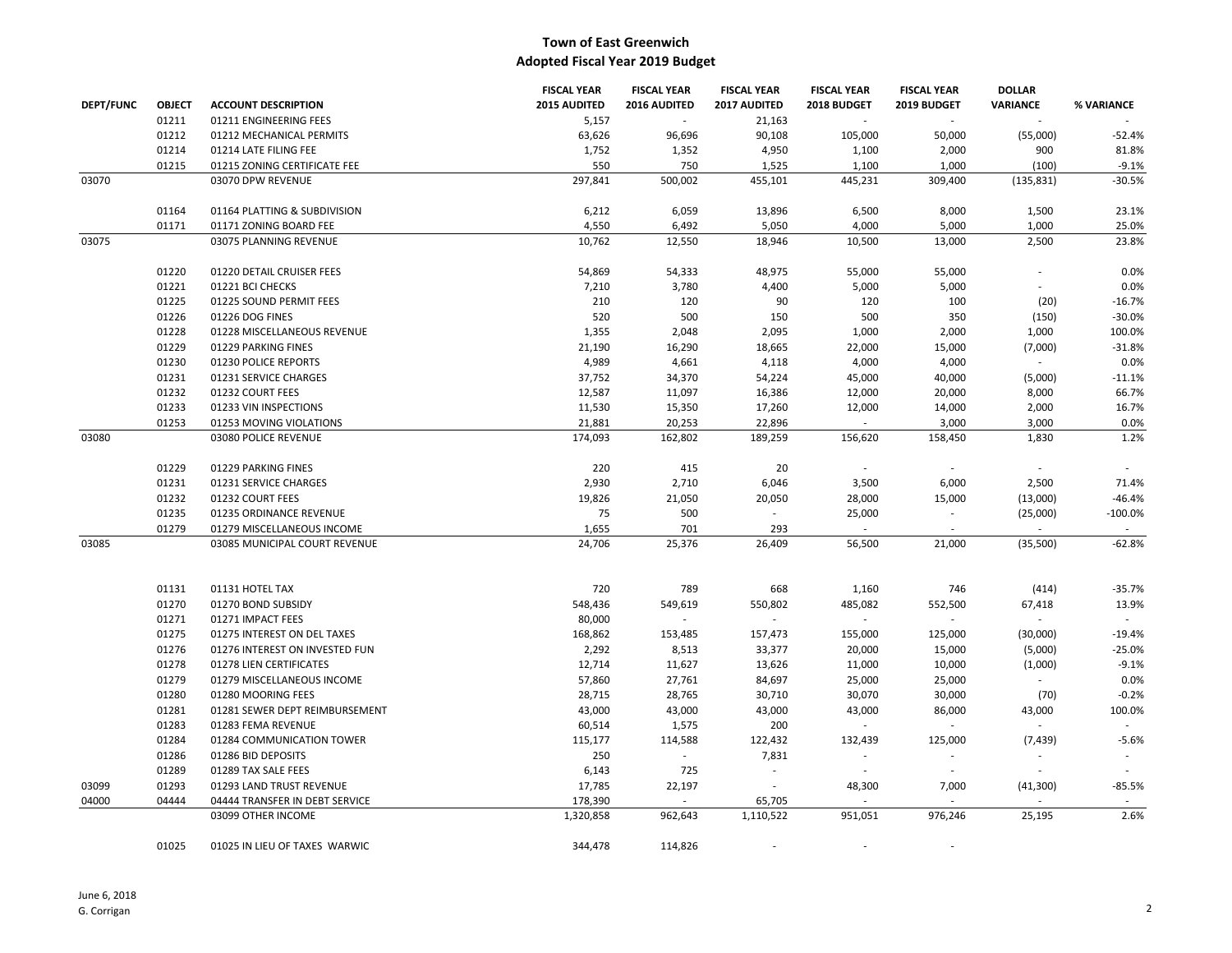|                  |               |                                                        | <b>FISCAL YEAR</b> | <b>FISCAL YEAR</b> | <b>FISCAL YEAR</b> | <b>FISCAL YEAR</b>       | <b>FISCAL YEAR</b> | <b>DOLLAR</b>               |            |
|------------------|---------------|--------------------------------------------------------|--------------------|--------------------|--------------------|--------------------------|--------------------|-----------------------------|------------|
| <b>DEPT/FUNC</b> | <b>OBJECT</b> | <b>ACCOUNT DESCRIPTION</b>                             | 2015 AUDITED       | 2016 AUDITED       | 2017 AUDITED       | 2018 BUDGET              | 2019 BUDGET        | <b>VARIANCE</b>             | % VARIANCE |
|                  | 01296         | 01296 RESCUE BILLING                                   | 707,861            | 705,131            | 765,535            | 700,000                  | 775,000            | 75,000                      | 10.7%      |
|                  |               | 01296 FIRE REVENUE                                     | 1,052,338          | 819,957            | 765,535            | 700,000                  | 775,000            | 75,000                      | 10.7%      |
|                  |               | <b>REVENUE TOTAL</b>                                   | 59,357,233         | 61,750,851         | 63,478,442         | 61,958,368               | 62,179,982         | 221,614                     | 0.4%       |
|                  |               |                                                        |                    |                    |                    |                          |                    |                             |            |
|                  | 00001         | 00001 SALARIES AND WAGES                               | 170,032            | 218,903            | 419,174            | 221,159                  | 229,000            | 7,841                       | 3.5%       |
|                  | 000010        | 000010 TOWN COUNCIL                                    | 9,300              | 9,300              |                    | 9,300                    | 9,300              | $\mathcal{L}^{\mathcal{A}}$ | 0.0%       |
|                  | 00089         | 00089 FUNCTIONS & MEETINGS                             | 1,267              | 2,150              | 2,287              | 900                      | 1,000              | 100                         | 11.1%      |
|                  | 00115         | 00115 MEMBERSHIP DUES                                  | 6,030              | 6,342              | 6,634              | 6,500                    | 5,775              | (725)                       | $-11.2%$   |
|                  | 00154         | 00154 TOWN CELEBRATIONS                                | 2,743              | 1,760              | 2,635              | 6,000                    | 4,000              | (2,000)                     | $-33.3%$   |
|                  | 00091         | 00091 HARBORMASTER'S SUPPLIES                          | 1,191              | 1,812              | 1,007              | 4,500                    | 2,000              | (2,500)                     | $-55.6%$   |
|                  | 00256         | 00256 OFFICE SUPPLIES                                  | 1,934              | 3,862              | 3,012              | 1,650                    | 1,000              | (650)                       | $-39.4%$   |
|                  |               | 04020 TOWN MANAGER & COUNCIL                           | 192,497            | 244,130            | 434,749            | 250,009                  | 252,075            | 2,066                       | 0.8%       |
|                  | 00001         | 00001 SALARIES AND WAGES                               | 214,691            | 216,930            | 225,643            | 228,804                  | 227,021            | (1,783)                     | $-0.8%$    |
|                  | 00004         | 00004 LONGEVITY                                        | 8,057              | 8,084              | 8,613              | 8,785                    | 5,783              | (3,002)                     | $-34.2%$   |
|                  | 00027         | 00027 ADVERTISING                                      | 621                | 470                | 647                | 500                      | 500                | ×.                          | 0.0%       |
|                  | 00045         | 00045 CODIFICATION OF ORDINANC                         | 4,875              | 4,060              | 4,108              | 5,000                    | 5,000              |                             | 0.0%       |
|                  | 00073         | 00073 EQUIPMENT MAINTENANCE                            |                    | 398                |                    | 200                      | 200                |                             | 0.0%       |
|                  | 00115         | 00115 MEMBERSHIP DUES                                  | 550                | 550                | 480                | 500                      | 500                | $\sim$                      | 0.0%       |
|                  | 00117         | 00117 MICROFILMING                                     | 4,678              | 4,762              | 5,252              | 4,800                    | 5,000              | 200                         | 4.2%       |
|                  | 00131         | 00131 PRINTING                                         | 728                | 410                | 649                | 500                      | 500                | $\sim$                      | 0.0%       |
| 04030            | 00133         | 00133 PROFESSIONAL SERVICES                            | 3,813              | 3,300              | 4,900              | 3,300                    | 5,000              | 1,700                       | 51.5%      |
|                  | 00226         | 00226 DOG LICENSING                                    | 234                | 271                | 236                | 250                      | 300                | 50                          | 20.0%      |
|                  | 00256         | 00256 OFFICE SUPPLIES                                  | 1,534              | 1,854              | 1,481              | 1,500                    | 1,200              | (300)                       | $-20.0%$   |
|                  |               | 04030 TOWN CLERK                                       | 239,782            | 241,088            | 252,009            | 254,139                  | 251,004            | (3, 135)                    | $-1.2%$    |
|                  | 00043         | 00043 CLAIMS RESERVE                                   | 76,626             | 467,055            | 370,817            | 100,000                  | 25,000             | (75,000)                    | $-75.0%$   |
| 04040            | 00081         | 00081 FEES & LEGAL SERVICES                            | 168,298            | 173,133            | 185,238            | 145,000                  | 200,000            | 55,000                      | 37.9%      |
|                  | 00089         | 00089 FUNCTIONS & MEETINGS                             | 1,478              | 437                |                    | 2,500                    | $\sim$             | (2,500)                     | $-100.0%$  |
|                  | 00135         | 00135 PROFESSIONAL/ARBITRATION                         | 5,195              | 1,297              | $\sim$             | 75,000                   | 75,000             | $\sim$                      | 0.0%       |
|                  |               | 04040 LEGAL                                            | 251,596            | 641,922            | 556,055            | 322,500                  | 300,000            | (22,500)                    | $-7.0%$    |
|                  | 00001         | 00001 DIRECTOR'S PAY                                   | 36,636             | 41,203             | 33,567             | 38,573                   | 5,000              | (33, 573)                   | $-87.0%$   |
|                  | 00004         | 00004 LONGEVITY                                        | 1,292              | 1,291              | 1,152              | 1,007                    | $\sim$             | (1,007)                     | $-100.0%$  |
| 04050            | 000852        | 000852 PROGRAM COSTS                                   | 69                 | 71                 | 182                | $\sim$                   | 100                | 100                         |            |
|                  |               | 04045 MUNICIPAL COURT                                  | 37,996             | 42,565             | 34,901             | 39,580                   | 5,100              | (34, 480)                   | $-87.1%$   |
|                  | 00001         | 00001 DIRECTOR'S PAY                                   | 5,500              | 5,500              | 5,500              | 5,500                    | 5,500              | $\overline{\phantom{a}}$    | 0.0%       |
|                  |               | 04050 PROBATE JUDGE                                    | 5,500              | 5,500              | 5,500              | 5,500                    | 5,500              |                             | 0.0%       |
|                  | 00053         | 00053 CONTINUING EDUCATION                             | 27,238             | 39,376             | 653                | 10,000                   | 3,500              | (6,500)                     | $-65.0%$   |
|                  | 00059         | 00059 DENTAL INSURANCE ACTIVES/RETIREES - SELF INSURED | 117,370            | 119,059            | 126,469            | 130,000                  | 165,909            | 35,909                      | 27.6%      |
|                  | 00060         | 00060 HR CONSULTANT                                    | 30,000             | $\sim$             | ÷.                 | $\sim$                   | $\sim$             | $\sim$                      | $\sim$     |
|                  | 00071         | 00071 EMPLOYEE AWARDS                                  | 3,036              | 6,216              | 4,284              |                          |                    |                             |            |
|                  | 00093         | 00093 HEALTH INSURANCE - ACTIVES                       | 2,421,382          | 2,462,866          | 2,553,131          | 2,725,000                | 1,821,301          | (903, 699)                  | $-33.2%$   |
|                  |               | 00095 HEALTH INSURANCE - RETIREES                      |                    |                    | ÷.                 | $\overline{\phantom{a}}$ | 657,367            | 657,367                     | $\sim$     |
|                  | 00105         | 00105 LEGAL FUND-DPW UNION                             | 5,875              | 6,086              | 5,942              | 6,500                    | 6,500              |                             | 0.0%       |
|                  |               |                                                        |                    |                    |                    |                          |                    |                             |            |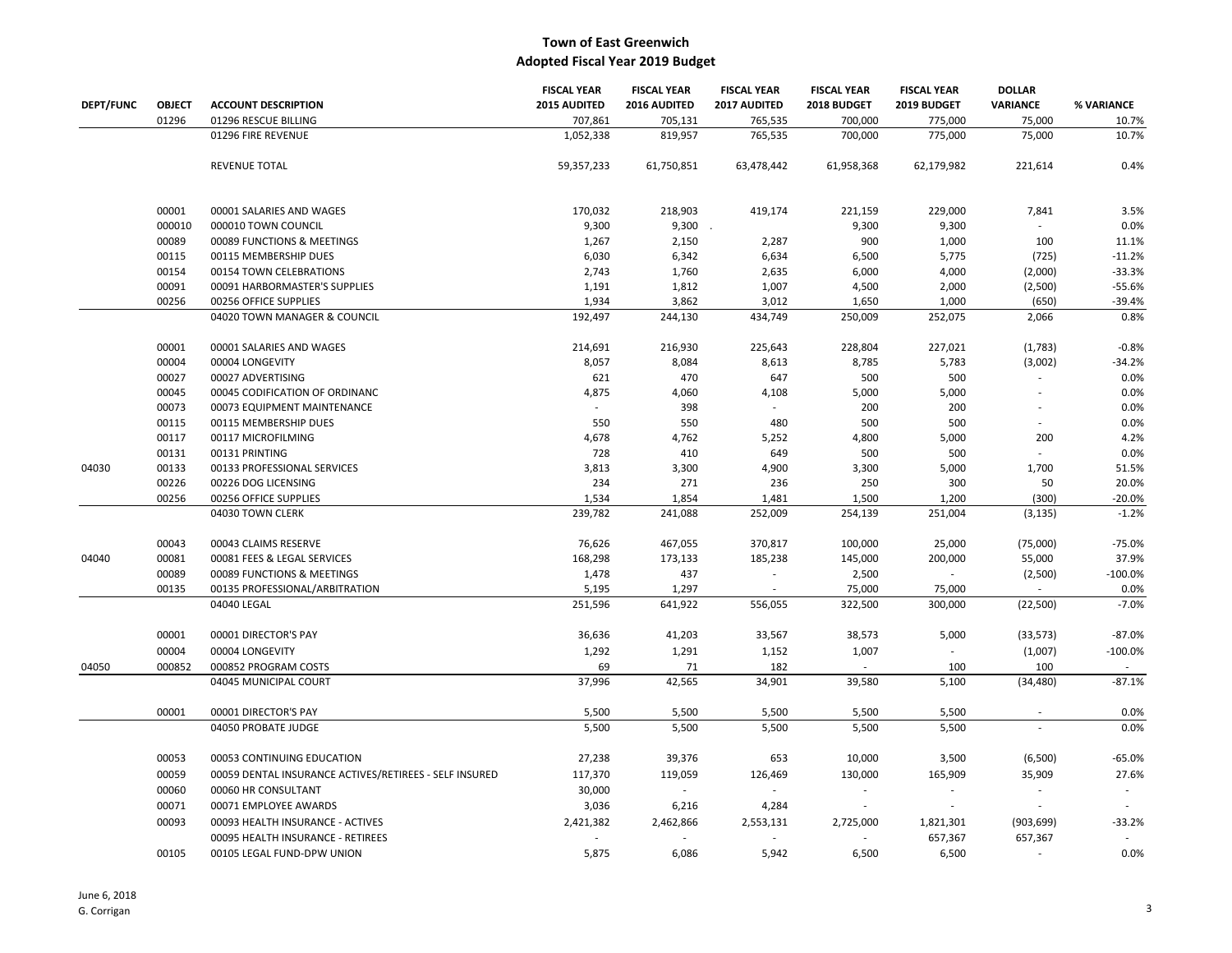|                  |               |                                                | <b>FISCAL YEAR</b> | <b>FISCAL YEAR</b> | <b>FISCAL YEAR</b> | <b>FISCAL YEAR</b>          | <b>FISCAL YEAR</b>          | <b>DOLLAR</b>   |               |
|------------------|---------------|------------------------------------------------|--------------------|--------------------|--------------------|-----------------------------|-----------------------------|-----------------|---------------|
| <b>DEPT/FUNC</b> | <b>OBJECT</b> | <b>ACCOUNT DESCRIPTION</b>                     | 2015 AUDITED       | 2016 AUDITED       | 2017 AUDITED       | 2018 BUDGET                 | 2019 BUDGET                 | <b>VARIANCE</b> | % VARIANCE    |
|                  | 00146         | 00146 RETIREMENT - FIRE                        | 627,039            | 678,632            | 769.057            | 787,813                     | 758.765                     | (29,048)        | $-3.7%$       |
|                  | 00147         | 00147 RETIREMENT-POLICE                        | 565,061            | 652,342            | 680,591            | 702,226                     | 733,177                     | 30,951          | 4.4%          |
|                  | 00150         | 00150 DPW UNION PENSION                        | 23,053             | 27,121             | 29,530             | 30,000                      | 40,000                      | 10,000          | 33.3%         |
|                  | 00152         | 00152 RETIREMENT-TOWN                          | 281,050            | 242,245            | 222,937            | 239,098                     | 209,615                     | (29, 483)       | $-12.3%$      |
|                  | 00155         | 00155 SOCIAL SECURITY                          | 760,374            | 794,673            | 807,780            | 780,000                     | 841,430                     | 61,430          | 7.9%          |
|                  | 00156         | 00156 GASB 45 CONTRIBUTIONS                    | 300,000            | 350,000            | 350,000            | 350,000                     | $\sim$                      | (350,000)       | $-100.0%$     |
|                  | 00171         | 00171 TRAINING/CONFERENCES                     | 9,124              | 14,193             | 12,007             | 10,000                      | 2,500                       | (7,500)         | $-75.0%$      |
| 04060            | 00172         | 00172 STATE PENSION INCENTIVE                  | 62,403             | 62,395             |                    | $\mathcal{L}_{\mathcal{A}}$ | $\sim$                      | $\sim$          | $\mathcal{L}$ |
|                  | 00173         | 00173 UNEMPLOYMENT INSURANCE                   | 7,199              | 21,640             | 10,754             | 133,258                     | 25,000                      | (108, 258)      | $-81.2%$      |
|                  | 00174         | 00174 HEALTH BUYBACK                           | 23,287             | 24,655             | 22,502             | 25,700                      | 20,800                      | (4,900)         | $-19.1%$      |
|                  |               | 04060 EMPLOYEE BENEFITS                        | 5,263,491          | 5,501,499          | 5,595,635          | 5,929,595                   | 5,285,865                   | (643, 730)      | $-10.9%$      |
|                  |               |                                                |                    |                    |                    |                             |                             |                 |               |
|                  | 00107         | 00107 LIFE INSURANCE                           | 34,677             | 40,901             | 26,798             | 36,700                      | 40,000                      | 3,300           | 9.0%          |
| 04070            | 00123         | 00123 PROPERTY INSURANCE                       | 275,069            | 268,841            | 273,301            | 318,000                     | 320,000                     | 2,000           | 0.6%          |
|                  | 00125         | 00125 POLICE DISABILITY INSURA                 | 1,070              | 1,152              | 1,152              | 1,152                       | 1,250                       | 98              | 8.5%          |
| 04080            | 00181         | 00181 WORKER'S COMPENSATION<br>04070 INSURANCE | 65,253<br>376,069  | 64,014             | 68,678<br>369,929  | 77,000<br>432,852           | 80,000<br>441,250           | 3,000           | 3.9%<br>1.9%  |
|                  |               |                                                |                    | 374,908            |                    |                             |                             | 8,398           |               |
|                  | 00051         | 00051 CONTINGENCY FUND                         | 4,016              | 12,948             | (4, 785)           | 113,000                     | 75,000                      | (38,000)        | $-33.6%$      |
|                  |               | 04080 CONTINGENCY                              | 4.016              | 12,948             | (4,785)            | 113,000                     | 75,000                      | (38,000)        | $-33.6%$      |
|                  |               |                                                |                    |                    |                    |                             |                             |                 |               |
|                  | 00003         | 00003 TEMPORARY HELP                           | 1,387              | 1,269              | 1,928              | 750                         | 2,500                       | 1,750           | 233.3%        |
|                  | 00006         | 00006 ELECTION OFFICIALS                       | 15,735             | 10,776             | 12,787             | 1,000                       | 14,000                      | 13,000          | 1300.0%       |
|                  | 00023         | 00023 BOARD                                    | 2,995              | 3,100              | 2,400              | 1,000                       | 4,000                       | 3,000           | 300.0%        |
|                  | 00027         | 00027 ADVERTISING                              | 761                | 566                | 1,000              | 250                         | 1,000                       | 750             | 300.0%        |
|                  | 00028         | 00028 POLICE DETAILS                           | 1,500              | 2,160              | 1,600              | 800                         | 2,500                       | 1,700           | 212.5%        |
| 04110            | 00083         | 00083 FINANCIAL TOWN MEETING                   | 1,586              | 2,801              | 1,700              | $\sim$                      | $\mathcal{L}_{\mathcal{A}}$ | $\sim$          | $\mathcal{L}$ |
|                  | 00085         | 00085 FOOD                                     | 1,956              | 1,316              | 2,310              | 800                         | 3,000                       | 2,200           | 275.0%        |
|                  | 00256         | 00256 OFFICE SUPPLIES                          | 1,554              | 1,342              | 1,279              | 500                         | 2,000                       | 1,500           | 300.0%        |
|                  |               | 04110 BOARD OF CANVASSERS                      | 27,474             | 23,331             | 25,004             | 5,100                       | 29,000                      | 23,900          | 468.6%        |
|                  | 00001         | 00001 SALARIES AND WAGES                       | 447,476            | 439,496            | 470,172            | 593,744                     | 479,689                     | (114, 055)      | $-19.2%$      |
|                  | 00004         | 00004 LONGEVITY                                | 16,094             | 10,279             | 9,745              | 8,963                       | 1,899                       | (7,064)         | $-78.8%$      |
|                  | 00027         | 00027 ADVERTISING                              | 290                | 87                 | 122                | 300                         | 300                         | $\sim$          | 0.0%          |
|                  | 00115         | 00115 MEMBERSHIP DUES                          | 1,120              | 955                | 1,125              | 1,300                       | 600                         | (700)           | $-53.8%$      |
|                  | 00131         | 00131 PRINTING                                 | 1,500              | 343                | 1,164              | 1,500                       | 600                         | (900)           | $-60.0%$      |
|                  | 00159         | 00159 TAX BOOK                                 | 1,088              | 884                | 884                | 1,000                       | 700                         | (300)           | $-30.0%$      |
|                  | 00162         | 00162 REVALUATION                              | 86,050             | 78,985             | 33,626             | 62,800                      | $\overline{\phantom{a}}$    | (62, 800)       | $-100.0%$     |
|                  | 00163         | 00163 TOWN AUDIT & ACTUARIES/G                 | 50,225             | 55,505             | 51,505             | 58,105                      | 60,000                      | 1,895           | 3.3%          |
|                  | 00208         | 00208 BOOKS & SUBSCRIPTIONS                    | 1,623              | 518                | 1,278              | 1,500                       | 1,500                       | $\mathcal{L}$   | 0.0%          |
| 04210            | 00256         | 00256 OFFICE SUPPLIES                          | 13,794             | 8,932              | 6,991              | 7,500                       | 6,000                       | (1,500)         | $-20.0%$      |
|                  | 00350         | 00350 NEW EQUIPMENT                            | 506                |                    | 330                |                             | ÷.                          |                 |               |
|                  | 00375         | 00375 POSTAGE                                  | 30,405             | 30,704             | 33,069             | 32,000                      | 32,000                      |                 | 0.0%          |
|                  |               | 04210 FINANCE                                  | 650,170            | 626,687            | 610,009            | 768,712                     | 583,288                     | (185, 424)      | $-24.1%$      |
|                  |               |                                                |                    |                    |                    |                             |                             |                 |               |
|                  | 00001         | 00001 SALARIES AND WAGES                       | 114,074            | 128,623            | 144,532            | 342,666                     | 163,000                     | (179, 666)      | $-52.4%$      |
|                  | 00004         | 00004 LONGEVITY                                | 2,800              | 2,856              | 3,113              | 3,572                       | $\sim$                      | (3, 572)        | $-100.0%$     |
|                  | 00049         | 00049 SYSTEM ENGINEERING                       | 7,516              | 19,397             | 26,640             | 17,000                      | 17,000                      | in 19           | 0.0%          |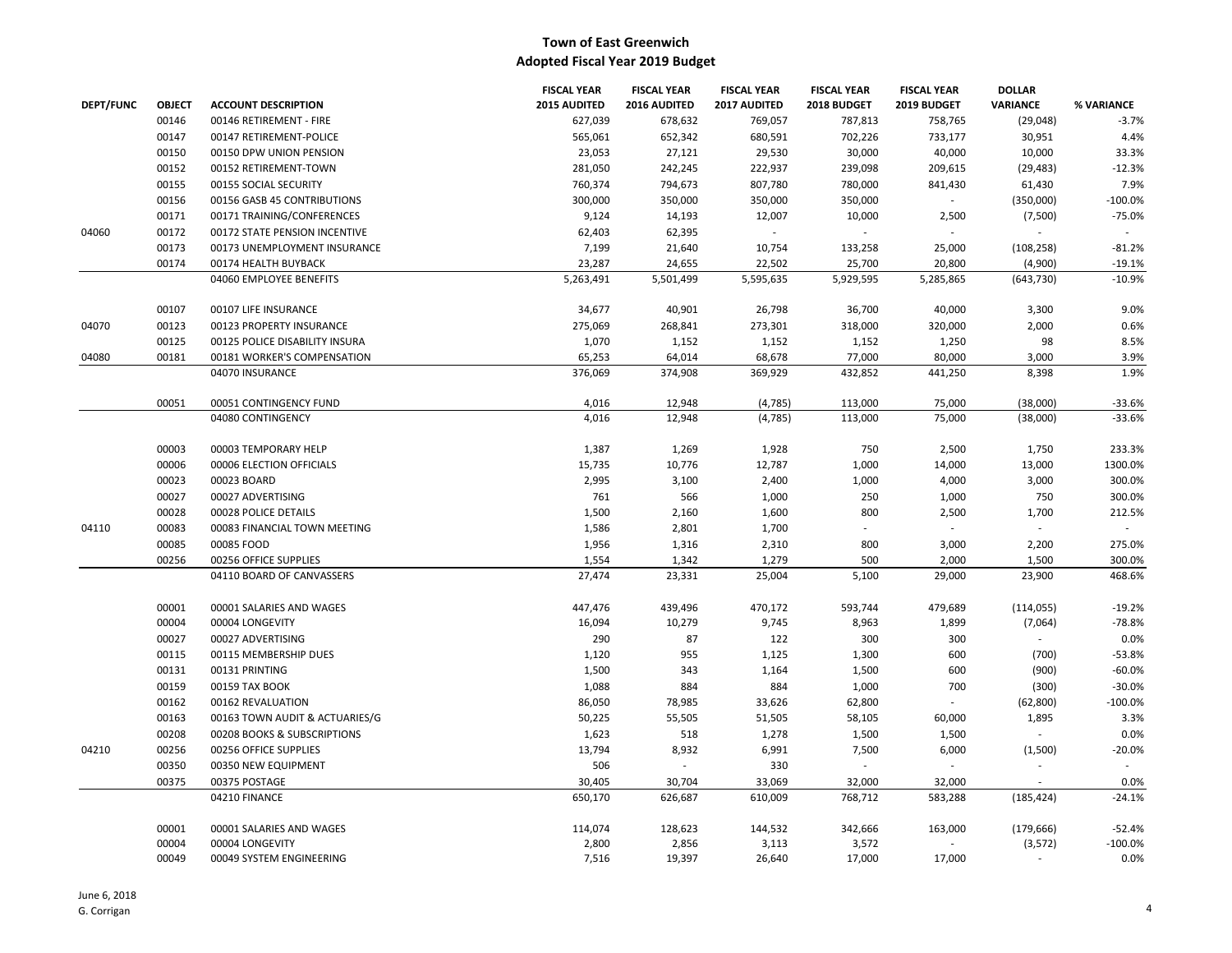|                  |               |                                       | <b>FISCAL YEAR</b> | <b>FISCAL YEAR</b> | <b>FISCAL YEAR</b> | <b>FISCAL YEAR</b> | <b>FISCAL YEAR</b>          | <b>DOLLAR</b>            |            |
|------------------|---------------|---------------------------------------|--------------------|--------------------|--------------------|--------------------|-----------------------------|--------------------------|------------|
| <b>DEPT/FUNC</b> | <b>OBJECT</b> | <b>ACCOUNT DESCRIPTION</b>            | 2015 AUDITED       | 2016 AUDITED       | 2017 AUDITED       | 2018 BUDGET        | 2019 BUDGET                 | <b>VARIANCE</b>          | % VARIANCE |
|                  | 00075         | 00075 HARDWARE MAINTENANCE            | 16,584             | 8,404              | 8,898              | 9,100              | 13,101                      | 4,001                    | 44.0%      |
|                  | 00076         | 00076 SOFTWARE MAINTENANCE            | 137,233            | 135,538            | 122,358            | 145,399            | 186,639                     | 41,240                   | 28.4%      |
|                  | 00078         | 00078 WEB SITE                        | 7,395              | 3,730              | 2,025              | 3,990              | 12,295                      | 8,305                    | 208.1%     |
|                  | 00115         | 00115 MEMBERSHIP DUES                 | 150                | 400                | 200                | 325                | 325                         | $\sim$                   | 0.0%       |
|                  | 00139         | 00139 COMMUNICATION MAINTENANC        | 35,867             | 24,792             | 17,447             | 20,000             | 31,000                      | 11,000                   | 55.0%      |
|                  | 00220         | 00220 COMPUTER SUPPLIES               | 19,935             | 17,662             | 17,137             | 18,000             | 19,200                      | 1,200                    | 6.7%       |
|                  | 00256         | 00256 OFFICE SUPPLIES                 | 1,247              | 1,032              | 617                | 1,000              | 1,000                       | $\sim$                   | 0.0%       |
|                  | 00340         | 00340 HARDWARE                        | 27,838             | 32,837             | 20,426             | 15,500             | 50,200                      | 34,700                   | 223.9%     |
| 04215            | 00341         | 00341 SOFTWARE - EQUIPMENT            | 7,206              | 10,110             | 4,255              | 5,000              | 24,800                      | 19,800                   | 396.0%     |
|                  | 00385         | 00385 TELECOMMUNICATIONS              | 101,162            | 79,677             | 82,293             | 80,800             | 79,624                      | (1, 176)                 | $-1.5%$    |
|                  | 00451         | 00451 EQUIPMENT LEASE                 | 47,492             | 48,339             | 44,391             | 44,448             | 41,160                      | (3, 288)                 | $-7.4%$    |
|                  |               | 04215 INFORMATION TECHNOLOGY          | 526,501            | 513,396            | 494,332            | 706,800            | 639,344                     | (67, 456)                | $-9.5%$    |
|                  |               |                                       |                    |                    |                    |                    |                             |                          |            |
|                  | 00001         | 00001 SALARIES AND WAGES              | 2,345,654          | 2,379,103          | 2,461,396          | 2,587,642          | 2,518,306                   | (69, 336)                | $-2.7%$    |
|                  | 00004         | 00004 LONGEVITY                       | 136,369            | 128,404            | 136,964            | 149,849            | 150,376                     | 527                      | 0.4%       |
|                  | 00008         | 00008 OVERTIME                        | 400,387            | 316,677            | 260,976            | 300,000            | 285,000                     | (15,000)                 | $-5.0%$    |
|                  | 00009         | 00009 HOLIDAY PAY                     | 115,750            | 119,477            | 123,478            | 121,000            | 154,054                     | 33,054                   | 27.3%      |
|                  | 00010         | 00010 COURT TIME                      | 29,445             | 25,006             | 22,402             | 30,172             | 22,000                      | (8, 172)                 | $-27.1%$   |
|                  | 00011         | 00011 VACATION BUYBACK                | 41,543             | 51,879             | 48,419             | 48,515             | 50,000                      | 1,485                    | 3.1%       |
|                  | 00012         | 00012 OUT OF CLASS                    | 1,744              | 1,126              | 2,200              | 3,113              | 2,500                       | (613)                    | $-19.7%$   |
|                  |               | 00023 WORK-RELATED INSURANCE (POLICE) |                    |                    |                    | $\sim$             | 40,158                      | 40,158                   | ÷.         |
|                  | 00024         | 00024 PHYSICAL ASSESSMENT             | 1,982              | 1,995              | 2,000              | 2,000              | $\sim$                      | (2,000)                  | $-100.0%$  |
|                  | 00027         | 00027 ADVERTISING                     | 768                | 544                |                    | 1,000              | 100                         | (900)                    | $-90.0%$   |
|                  | 00028         | 00028 POLICE DETAILS                  |                    |                    | 4,035              | 3,200              | 5,000                       | 1,800                    | 56.3%      |
|                  | 00031         | 00031 AUTO BODY REPAIRS               | 1,817              | 992                | 2,870              | 3,000              | 3,000                       |                          | 0.0%       |
|                  |               | 00053 CONTINUING EDUCATION            | ÷.                 | ÷                  | 28,201             | 20,000             | 30,000                      | 10,000                   | 50.0%      |
|                  | 00063         | 00063 DOG OFFICER EXPENSE             | 2,833              | 3,100              | 2,947              | 3,100              | $\mathcal{L}_{\mathcal{A}}$ | (3, 100)                 | $-100.0%$  |
|                  | 00073         | 00073 EQUIPMENT MAINTENANCE           | 12,983             | 17,059             | 16,235             | 13,000             | 13,000                      | $\overline{\phantom{a}}$ | 0.0%       |
|                  | 00079         | 00079 FACILITY MAINTENANCE            | 1,000              | 453                | 2,008              | 1,000              | 1,000                       | $\sim$                   | 0.0%       |
|                  | 00097         | 00097 LAB TESTING                     | 7,080              | 4,590              | 5,400              | 2,520              | 3,000                       | 480                      | 19.0%      |
|                  | 00115         | 00115 MEMBERSHIP DUES                 | 741                | 791                | 751                | 800                | 800                         | $\overline{\phantom{a}}$ | 0.0%       |
|                  |               |                                       |                    |                    |                    |                    |                             |                          |            |
|                  | 00149         | 00149 SCHOOL EXPENSES                 | 8,847              | 3,116              | 9,848              | 6,000              | 5,000                       | (1,000)                  | $-16.7%$   |
|                  | 00169         | 00169 TRAINING SPECIAL OFFICER        | 902                | 982                | 300                | 1,000              | 500                         | (500)                    | $-50.0%$   |
|                  | 00200         | 00200 AMMO & EQUIPMENT                | 11,268             | 11,500             | 11,385             | 11,500             | 5,000                       | (6,500)                  | $-56.5%$   |
|                  | 00206         | 00206 BCI SUPPLIES                    | 11,141             | 10,140             | 5,564              | 11,000             | 7,500                       | (3,500)                  | $-31.8%$   |
|                  | 00216         | 00216 CLOTHING                        | 37,833             | 45,885             | 29,986             | 38,225             | 35,450                      | (2,775)                  | $-7.3%$    |
|                  | 00218         | 00218 CLOTHING MAINT ALLOWANCE        | 39,537             | 37,715             | 39,340             | 41,240             | 34,000                      | (7, 240)                 | $-17.6%$   |
|                  | 00256         | 00256 OFFICE SUPPLIES                 | 6,186              | 5,536              | 6,926              | 7,000              | 7,000                       | $\sim$                   | 0.0%       |
|                  | 00268         | 00268 PRISONER MEALS                  | 73                 | 125                | 132                | 280                | 150                         | (130)                    | $-46.4%$   |
|                  | 00274         | 00274 REFERENCE MATERIALS             | 2,500              | 2,500              | 2,487              | 2,500              | 2,500                       | $\sim$                   | 0.0%       |
|                  | 00275         | 00275 PROFESSIONAL DEVELOPMENT        | 925                | 988                | 1,030              | 1,000              | 1,000                       | ÷                        | 0.0%       |
|                  | 00306         | 00306 UNIFORM REPLACEMENT             | 209                | 122                |                    | 525                | 500                         | (25)                     | $-4.8%$    |
|                  | 00312         | 00312 COMMUNITY POLICING              | 1,398              | 1,520              | 915                | 1,520              | 1,500                       | (20)                     | $-1.3%$    |
| 04320            | 00350         | 00350 NEW EQUIPMENT                   | 23,665             | 36,271             | 31,830             | 20,000             | 5,000                       | (15,000)                 | $-75.0%$   |
|                  | 00375         | 00375 POSTAGE                         | 1,717              | 1,504              | 1,541              | 1,900              | 1,500                       | (400)                    | $-21.1%$   |
|                  | 00380         | 00380 TACTICAL RESPONSE               | 8,866              | 10,000             | 9,418              | 10,000             | 5,000                       | (5,000)                  | $-50.0%$   |
|                  | 00388         | 00388 RADIO ANTENNA LEASE             | 1,800              | 1,800              | 1,800              | $\sim$             | ÷                           |                          | $\sim$     |
|                  |               | 04320 POLICE DEPARTMENT               | 3,256,962          | 3,220,898          | 3,272,783          | 3,443,601          | 3,389,894                   | (53,707)                 | $-1.6%$    |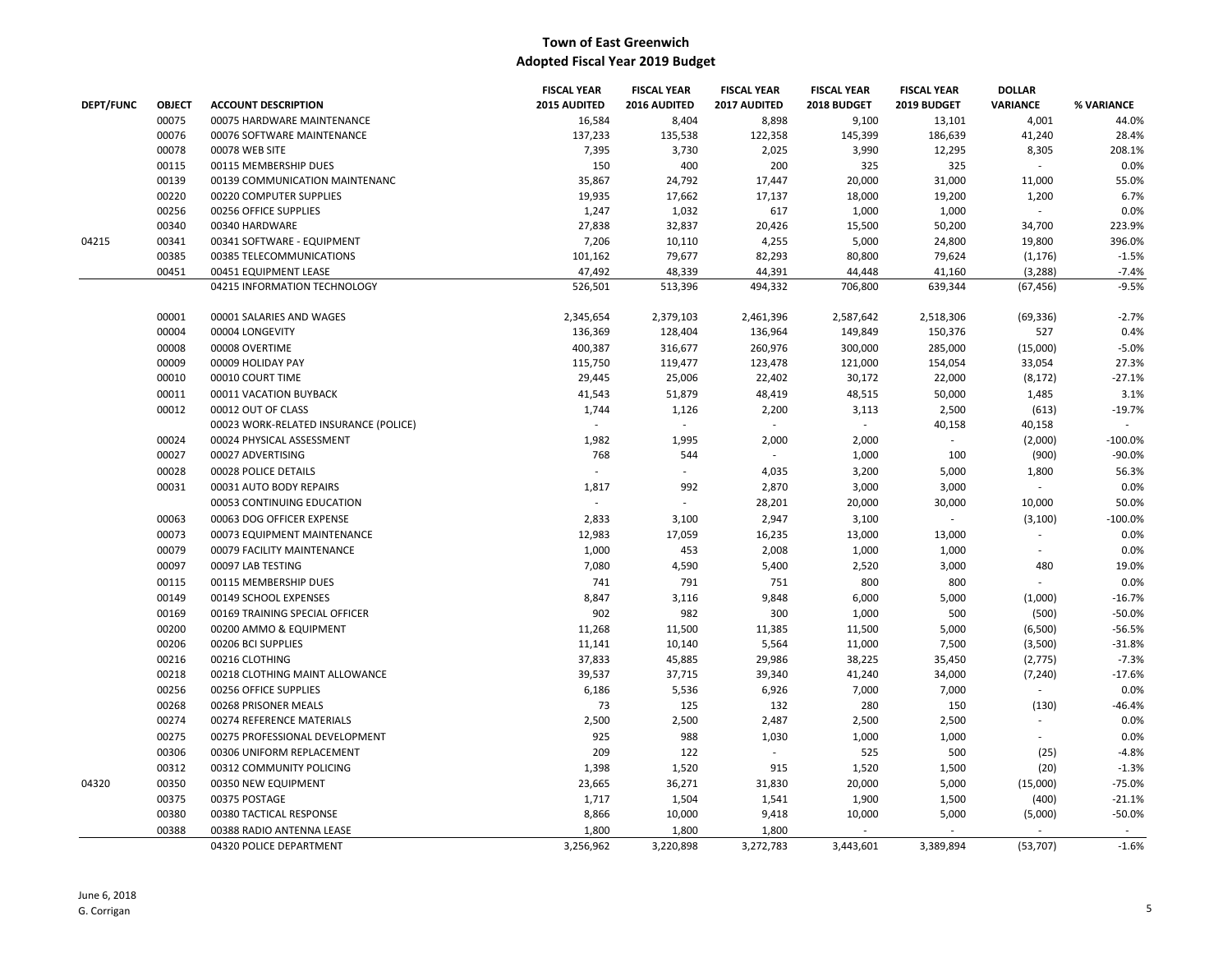|                  |                |                                  | <b>FISCAL YEAR</b> | <b>FISCAL YEAR</b> | <b>FISCAL YEAR</b> | <b>FISCAL YEAR</b> | <b>FISCAL YEAR</b> | <b>DOLLAR</b>   |            |
|------------------|----------------|----------------------------------|--------------------|--------------------|--------------------|--------------------|--------------------|-----------------|------------|
| <b>DEPT/FUNC</b> | <b>OBJECT</b>  | <b>ACCOUNT DESCRIPTION</b>       | 2015 AUDITED       | 2016 AUDITED       | 2017 AUDITED       | 2018 BUDGET        | 2019 BUDGET        | <b>VARIANCE</b> | % VARIANCE |
|                  | 00001          | 00001 SALARIES AND WAGES         | 1,202,587          | 1,245,797          | 1,251,925          | 1,310,900          | 1,289,142          | (21,758)        | $-1.7%$    |
|                  | 00008          | 00004 LONGEVITY                  | 45,972             | 46,352             | 50,505             | 54,208             | 40,367             | (13, 841)       | $-25.5%$   |
|                  | 00027          | 00008 OVERTIME                   | 183,528            | 96,046             | 109,390            | 139,126            | 133,000            | (6, 126)        | $-4.4%$    |
|                  | 00035          | 00027 ADVERTISING                | 2,074              | 117                | 1,389              | 600                | 600                | $\sim$          | 0.0%       |
|                  | 00047          | 00035 BLUEPRINTS & PHOTOS        | 1,016              | 800                | 146                | 800                | 800                | $\sim$          | 0.0%       |
|                  | 00055          | 00047 COLLECTION REFUSE          | 684,594            | 682,971            | 730,259            | 748,166            | 713,654            | (34, 512)       | $-4.6%$    |
|                  | 00061          | 00055 CONTRACT COST-SOLID WAST   | 141,228            | 139,181            | 149,540            | 191,440            | 219,158            | 27,718          | 14.5%      |
|                  | 00065          | 00061 LANDFILL MONITORING        | 9,336              | 7,745              | 7,290              | 9,400              | 9,400              | $\sim$          | 0.0%       |
|                  | 00073          | 00065 ELECTRICITY                | 145,250            | 163,405            | 171,063            | 171,850            | 168,728            | (3, 122)        | $-1.8%$    |
|                  | 00095          | 00073 EQUIPMENT MAINTENANCE      | 18,979             | 38,407             | 84,192             | 38,250             | 45,000             | 6,750           | 17.6%      |
|                  | 00099          | 00095 INSPECTION SERVICES        | 1,233              | 1,427              | 903                | 1,300              | 1,300              | ÷.              | 0.0%       |
|                  | 00111          | 00099 LANTERN REPAIRS            | 6,351              | 12,202             | 16,463             | 12,000             | 12,000             | ä,              | 0.0%       |
|                  | 00115          | 00111 LITTER CONTROL SUPPLIES    | 217                | ÷                  | 412                | 700                | 700                |                 | 0.0%       |
|                  | 00131          | 00115 MEMBERSHIP DUES            | 1,518              | 2,259              | 2,100              | 2,300              | 2,300              |                 | 0.0%       |
|                  | 00157          | 00131 PRINTING                   | 1,748              | 1,000              | 1,211              | 1,000              | 1,000              |                 | 0.0%       |
|                  | 00177          | 00157 STREET LIGHTS              | 233,883            | 245,926            | 243,408            | 246,000            | 246,000            |                 | 0.0%       |
|                  | 00192          | 00177 WATER                      | 7,792              | 9,955              | 8,345              | 9,000              | 9,000              |                 | 0.0%       |
|                  | 00202          | 00192 E.M.A.                     | 14,809             | 7,494              | 12,420             | 8,000              | 10,000             | 2,000           | 25.0%      |
|                  | 00204          | 00202 AUTO PARTS & SUPPLIES      | 208,248            | 211,528            | 223,686            | 212,000            | 230,000            | 18,000          | 8.5%       |
|                  | 00208          | 00204 AUTO REGISTRATION          | 570                | 983                | 589                | 985                | 985                | ÷,              | 0.0%       |
|                  | 00210          | 00208 BOOKS & SUBSCRIPTIONS      | 486                | 327                | 303                | 900                | 900                | $\sim$          | 0.0%       |
|                  | 00216          | 00210 BUILDING MAINT & PAINTIN   | 62,652             | 112,192            | 87,668             | 94,000             | 94,000             | $\overline{a}$  | 0.0%       |
|                  | 00228          | 00216 CLOTHING                   | 14,028             | 11,752             | 16,650             | 18,600             | 15,350             | (3,250)         | $-17.5%$   |
|                  | 00230          | 00228 DRAINAGE MAINTENANCE       | 4,609              | 12,616             | 14,384             | 7,000              | 10,000             | 3,000           | 42.9%      |
|                  | 00232          | 00230 ENGINEERING SUPPLIES       | 1,435              | 2,608              | 4,379              | 3,000              | 3,000              | $\sim$          | 0.0%       |
|                  | 00242          | 00232 EQUIPMENT & SUPPLIES       | $\omega$           | 1,378              | 477                | 1,500              | 1,500              | $\sim$          | 0.0%       |
|                  | 00244          | 00242 FUEL-DIESEL                | 115,674            | 73,315             | 81,409             | 118,250            | 110,300            | (7,950)         | $-6.7%$    |
|                  | 00246          | 00244 GASOLINE                   | 87,885             | 79,458             | 68,644             | 109,616            | 104,000            | (5,616)         | $-5.1%$    |
|                  | 00248          | 00246 HEATING FUEL               | 62,826             | 53,202             | 54,517             | 65,000             | 56,300             | (8,700)         | $-13.4%$   |
|                  | 00252          | 00248 JANITORIAL SUPPLIES        | 33,697             | 34,322             | 34,087             | 34,500             | 34,500             | $\sim$          | 0.0%       |
|                  | 00256          | 00252 STREET MARKINGS            | 20,336             | 17,619             | 19,982             | 21,000             | 22,000             | 1,000           | 4.8%       |
|                  | 00264          | 00256 OFFICE SUPPLIES            | 2,742              | 2,529              | 2,327              | 2,500              | 2,500              | ÷.              | 0.0%       |
|                  | 00266          | 00264 PLANT MIXED ASPHALT        | 28,389             | 118,023            |                    |                    |                    | $\sim$          | 0.0%       |
|                  |                |                                  |                    |                    | 45,620             | 45,000             | 45,000             |                 |            |
|                  | 00284          | 00266 PLANTING                   | 10,452             | 10,589             | 12,047             | 11,000             | 12,000             | 1,000<br>$\sim$ | 9.1%       |
|                  | 00290          | 00284 SAND                       | 96,210             | 76,556             | 84,503             | 96,945             | 96,945             |                 | 0.0%       |
| 04451            | 00296<br>00300 | 00290 SHOP SUPPLIES              | 7,065              | 6,765              | 7,325              | 10,000             | 10,000             | $\sim$          | 0.0%       |
|                  |                | 00296 SIGNS                      | 8,535              | 13,942             | 11,124             | 9,000              | 10,000             | 1,000<br>÷.     | 11.1%      |
|                  | 52301          | 00300 SWEEPING MATERIALS         | 6,394              | 8,044              | 6,005              | 8,000<br>÷.        | 8,000              |                 | 0.0%       |
|                  | 00350          | 00350 NEW EQUIPMENT              |                    |                    |                    |                    | 46,900             | 46,900          | $\sim$     |
|                  |                | 04451 DEPARTMENT OF PUBLIC WORKS | 3,474,348          | 3,548,832          | 3,616,687          | 3,813,836          | 3,816,329          | 2,493           | 0.1%       |
|                  | 00001          | 00001 SALARIES AND WAGES         | 634,385            | 629,721            | 619,218            | 654,064            | 697,167            | 43,103          | 6.6%       |
|                  | 00002          | 00002 STAFF PAY TEEN CENTER      | 5,000              | 5,096              | 5,000              | 5,000              | 5,000              | $\mathcal{L}$   | 0.0%       |
|                  | 00004          | 00004 LONGEVITY                  | 27,137             | 21,334             | 18,978             | 20,407             | 9,247              | (11, 160)       | $-54.7%$   |
|                  | 00008          | 00008 OVERTIME                   | 4,507              | 4,637              | 4,294              | 5,100              | 5,000              | (100)           | $-2.0%$    |
|                  | 00012          | 00012 OUT OF CLASS               | 533                | 585                | 1,030              | 1,500              | 1,500              | $\sim$          | 0.0%       |
|                  | 00013          | 00013 INDOOR                     | 18,045             | 22,621             | 22,820             | 26,416             | 26,000             | (416)           | $-1.6%$    |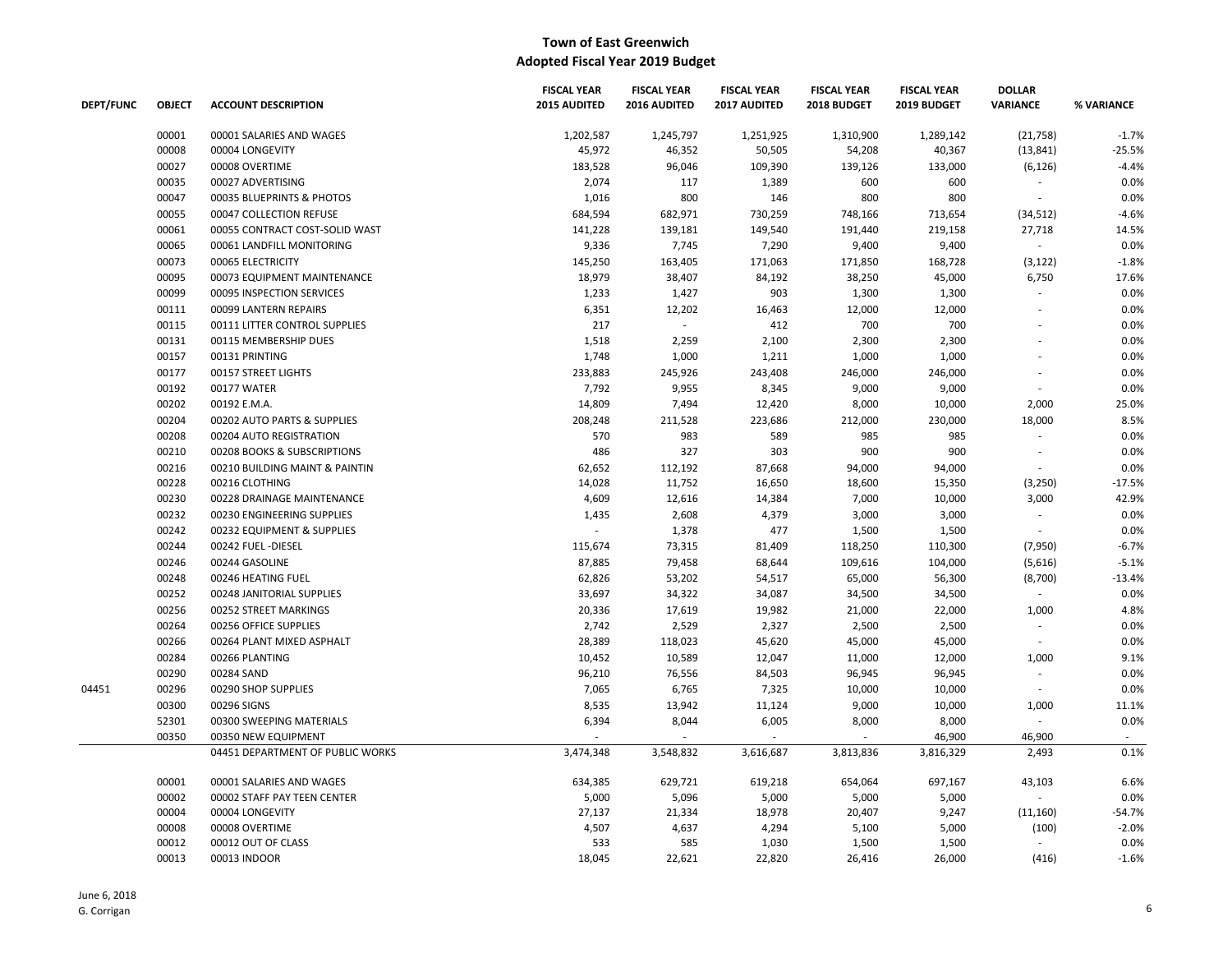|                  |               |                                                  | <b>FISCAL YEAR</b> | <b>FISCAL YEAR</b> | <b>FISCAL YEAR</b> | <b>FISCAL YEAR</b> | <b>FISCAL YEAR</b> | <b>DOLLAR</b>   |            |
|------------------|---------------|--------------------------------------------------|--------------------|--------------------|--------------------|--------------------|--------------------|-----------------|------------|
| <b>DEPT/FUNC</b> | <b>OBJECT</b> | <b>ACCOUNT DESCRIPTION</b>                       | 2015 AUDITED       | 2016 AUDITED       | 2017 AUDITED       | 2018 BUDGET        | 2019 BUDGET        | <b>VARIANCE</b> | % VARIANCE |
|                  | 00027         | 00027 ADVERTISING                                | 150                | 124                | 32                 | 150                | 100                | (50)            | $-33.3%$   |
|                  | 00057         | 00057 CONTRACT SERVICES                          | 5,066              | 3,998              | 5,143              | 5,200              | 5,200              |                 | 0.0%       |
|                  | 00067         | 00067 ELECTRICITY                                | 2,913              | 2,276              | 1,799              | 3,125              | 2,500              | (625)           | $-20.0%$   |
|                  | 00073         | 00073 EQUIPMENT MAINTENANCE                      | 7,203              | 7,741              | 7,899              | 8,000              | 8,000              | $\sim$          | 0.0%       |
|                  | 00101         | 00101 LEASED LAND                                | 4,794              | 6,010              | 6,114              | 6,235              | 6,261              | 26              | 0.4%       |
|                  | 00109         | 00109 LIGHTING REPAIRS                           | 330                | $\sim$             | 668                | 1,000              | 800                | (200)           | $-20.0%$   |
|                  | 00115         | 00115 MEMBERSHIP DUES                            | 180                | 210                | 222                | 480                | 500                | 20              | 4.2%       |
|                  | 00118         | 00118 RECREATION PROGRAMS                        | 6,057              | 6,475              | 6,692              | 7,000              | 6,500              | (500)           | $-7.1%$    |
|                  | 00177         | 00177 WATER                                      | 30,689             | 29,583             | 30,285             | 32,000             | 31,000             | (1,000)         | $-3.1%$    |
|                  | 00194         | 00194 PORTABLE RESTROOMS                         | 2,094              | 2,592              | 1,985              | 2,600              | 2,500              | (100)           | $-3.8%$    |
| 04510            | 00210         | 00210 BUILDING MAINT & PAINTING                  | 4,214              | 3,785              | 3,825              | 5,000              | 5,000              | ÷.              | 0.0%       |
|                  | 00218         | 00218 CLOTHING MAINT ALLOWANCE                   | 5,717              | 5,950              | 7,532              | 7,674              | 6,350              | (1, 324)        | $-17.3%$   |
|                  | 00222         | 00222 COPY COSTS                                 | 3,074              | 3,054              | 3,194              | 3,200              | 3,500              | 300             | 9.4%       |
|                  | 00236         | 00236 FERTILIZER - SCHOOLS                       | 22,984             | 21,910             | 23,792             | 24,000             | 24,000             | ÷.              | 0.0%       |
|                  | 00238         | 00238 FIELD LINING MATERIAL                      | 4,310              | 5,286              | 5,298              | 5,300              | 5,300              |                 | 0.0%       |
|                  | 00250         | 00250 LOAM/MULCH                                 | 2,275              | 2,675              | 2,191              | 3,180              | 21,000             | 17,820          | 560.4%     |
| 04810            | 00256         | 00256 OFFICE SUPPLIES                            | 1,256              | 1,303              | 1,547              | 1,550              | 1,200              | (350)           | $-22.6%$   |
|                  | 00270         | 00270 PROGRAM EQUIPMENT                          | 2,712              | 1,914              | 2,167              | 2,700              | 2,500              | (200)           | $-7.4%$    |
|                  | 00270         | 00270 TEEN CENTER PROGRAM EQUIPMENT              | 4,745              | 5,000              | 7,500              | 7,500              | 7,500              | ÷.              | 0.0%       |
| 04520            | 00272         | 00272 PARK SUPPLIES                              | 6,752              | 6,605              | 7,223              | 8,000              | 8,000              | $\blacksquare$  | 0.0%       |
|                  | 00288         | 00288 SEED & SOD                                 | 9,240              | 8,235              | 7,862              | 8,240              | 8,250              | 10              | 0.1%       |
|                  | 00308         | 00308 WEED KILLER CHEMICALS                      | 1,821              | 2,377              | 1,948              | 2,000              | 2,000              |                 | 0.0%       |
| 04530            | 00350         | 00350 NEW EQUIPMENT                              | 2,998              | 2,983              | 2,967              | 3,000              | 3,000              |                 | 0.0%       |
|                  | 00384         | 00384 NEWSLETTER                                 | 1,328              | 1,571              | 1,550              | 1,800              | 1,750              | (50)            | $-2.8%$    |
|                  | 00407         | 00407 SENIOR AND COMMUNITY SERVICE PROGRAMS/ASST | 17,146             | 31,693             | 33,286             | 35,000             | 30,000             | (5,000)         | $-14.3%$   |
|                  |               | <b>COMMUNITY RESOURCES AND PARKS</b>             | 839,654            | 847,344            | 844,060            | 896,421            | 936,625            | 40,204          | 4.5%       |
|                  |               |                                                  |                    |                    |                    |                    |                    |                 |            |
|                  | 00001         | 00001 SALARIES AND WAGES                         | 155,079            | 167,600            | 177,272            | 179,992            | 199,745            | 19,753          | 11.0%      |
|                  | 00004         | 00004 LONGEVITY                                  | 6,607              | 6,530              | 6,951              | 7,090              | 2,920              | (4, 170)        | $-58.8%$   |
|                  | 00027         | 00027 ADVERTISING                                | 36                 | 187                | 365                | 300                | 150                | (150)           | $-50.0%$   |
|                  | 00115         | 00115 MEMBERSHIP DUES                            | 1,451              | 1,226              | 1,401              | 1,875              | 800                | (1,075)         | $-57.3%$   |
|                  | 00131         | 00131 PRINTING                                   | 137                |                    | 155                | 200                |                    | (200)           | $-100.0%$  |
| 04610            | 00133         | 00133 PROFESSIONAL SERVICES                      | 3,890              | 6,574              | 7,600              | 9,900              | 9,500              | (400)           | $-4.0%$    |
|                  | 00208         | 00208 BOOKS & SUBSCRIPTIONS                      | 216                | 366                | 292                | 400                | 400                | $\sim$          | 0.0%       |
| 04710            | 00256         | 00256 OFFICE SUPPLIES                            | 998                | 502                | 687                | 1,000              | 500                | (500)           | $-50.0%$   |
|                  | 00350         | 00350 NEW EQUIPMENT                              | 310                | 452                | 412                | 500                |                    | (500)           | $-100.0%$  |
|                  |               | 04610 TOWN PLANNER                               | 168,724            | 183,436            | 195,135            | 201,257            | 214,015            | 12,758          | 6.3%       |
|                  |               |                                                  |                    |                    |                    |                    |                    |                 |            |
|                  | 00404         | 00404 E G FREE LIBRARY                           | 499,141            | 507,546            | 520,235            | 520,235            | 525,000            | 4,765           | 0.9%       |
|                  |               | 04710 EG FREE LIBRARY                            | 499,141            | 507,546            | 520,235            | 520,235            | 525,000            | 4,765           | 0.9%       |
|                  |               |                                                  |                    |                    |                    |                    |                    |                 |            |
|                  | 00001         | 00001 SALARIES AND WAGES                         | 2,235,120          | 2,340,305          | 2,427,229          | 2,464,910          | 2,408,998          | (55, 912)       | $-2.3%$    |
|                  | 00004         | 00004 LONGEVITY                                  | 132,057            | 142,934            | 146,203            | 147,701            | 145,444            | (2, 257)        | $-1.5%$    |
|                  | 00008         | 00008 OVERTIME                                   | 596,974            | 607,927            | 645,526            | 550,000            | 1,200,089          | 650,089         | 118.2%     |
|                  | 00009         | 00009 HOLIDAY PAY                                | 123,287            | 130,779            | 170,585            | 174,114            | 206,285            | 32,171          | 18.5%      |
|                  | 00012         | 00012 OUT OF CLASS                               | 2,408              | 1,877              | 665                | 750                | 3,860              | 3,110           | 414.7%     |
|                  | 00022         | 00022 COLLATERAL PAY                             | 44,810             | 38,241             | 44,846             | 45,000             | 10,000             | (35,000)        | $-77.8%$   |
|                  |               | 00023 WORK-RELATED INSURANCE (FIRE)              |                    |                    |                    |                    | 66,488             | 66,488          |            |
|                  | 00024         | 00024 PHYSICAL ASSESSMENT                        |                    | 4,637              | 5,497              | 5,000              | 20,000             | 15,000          | 300.0%     |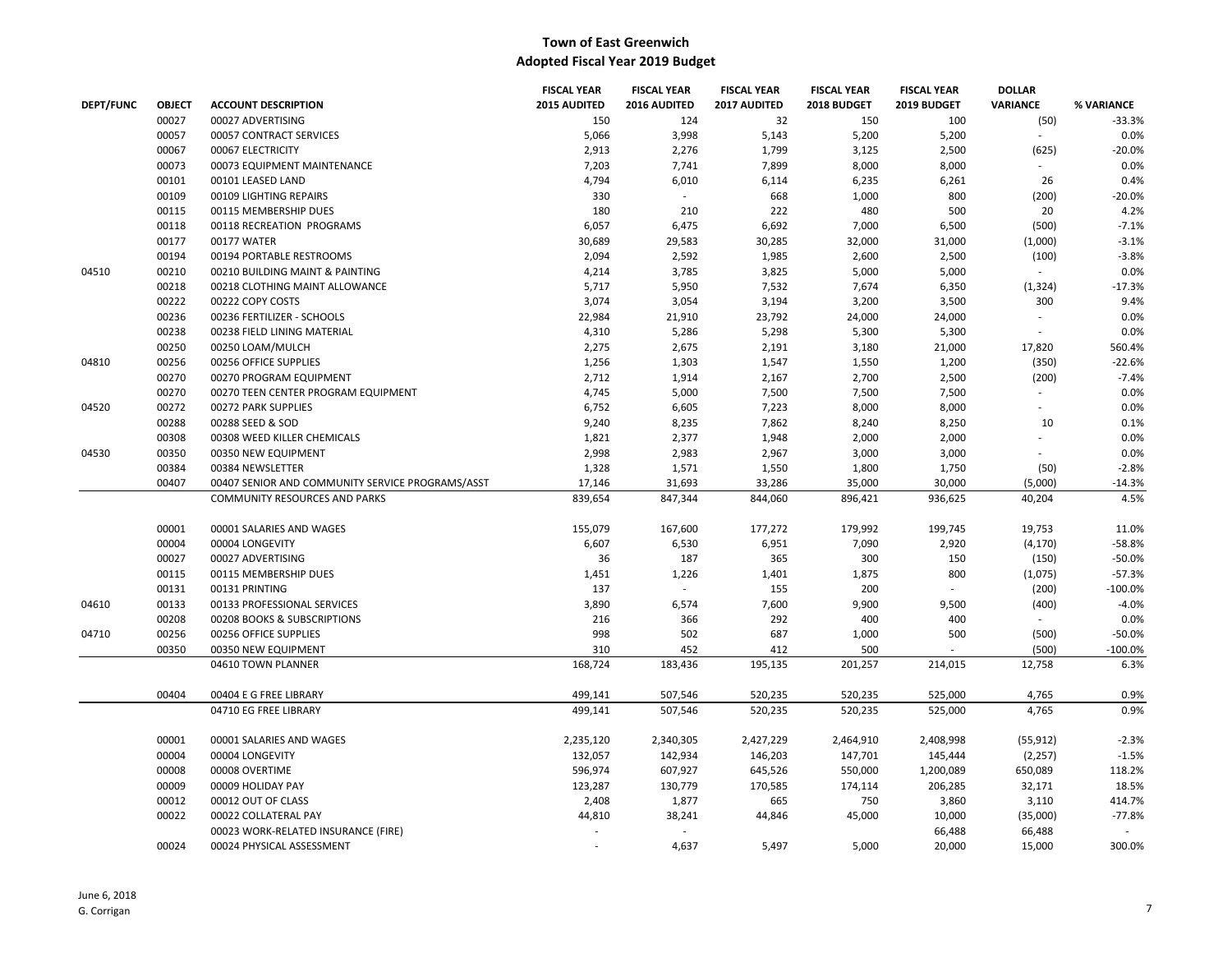|                  |               |                                        | <b>FISCAL YEAR</b> | <b>FISCAL YEAR</b> | <b>FISCAL YEAR</b> | <b>FISCAL YEAR</b>       | <b>FISCAL YEAR</b>       | <b>DOLLAR</b>               |            |
|------------------|---------------|----------------------------------------|--------------------|--------------------|--------------------|--------------------------|--------------------------|-----------------------------|------------|
| <b>DEPT/FUNC</b> | <b>OBJECT</b> | <b>ACCOUNT DESCRIPTION</b>             | 2015 AUDITED       | 2016 AUDITED       | 2017 AUDITED       | 2018 BUDGET              | 2019 BUDGET              | <b>VARIANCE</b>             | % VARIANCE |
|                  | 00053         | 00053 CONTINUING EDUCATION             | 14,503             | 20,187             | 21,005             | 24,000                   | 20,000                   | (4,000)                     | $-16.7%$   |
|                  | 00056         | 00056 FIRE ALARM SCHOOL                | 35                 | $\sim$             | $\sim$             | 750                      | 1,100                    | 350                         | 46.7%      |
|                  | 00073         | 00073 EQUIPMENT MAINTENANCE            | 3,817              | 6,739              | 6,497              | 6,500                    | 4,500                    | (2,000)                     | $-30.8%$   |
|                  | 00086         | 00086 RESCUE BILLING FEES              | 24,942             | 26,422             | 26,968             | 24,500                   | 35,000                   | 10,500                      | 42.9%      |
|                  | 000865        | 000865 MISC EXPENSE                    | 2,056              | 1,991              | 1,817              | 2,000                    | 15,000                   | 13,000                      | 650.0%     |
|                  | 00096         | 00096 PENSION COLA APPEAL              | 19,478             | 20,509             | 21,566             | 22,650                   | 23,765                   | 1,115                       | 4.9%       |
|                  | 00115         | 00115 MEMBERSHIP DUES                  | 1,529              | 1,131              | 1,411              | 1,500                    | 500                      | (1,000)                     | $-66.7%$   |
|                  | 00136         | 00136 SERVICE AGREEMENTS               | 23,100             | 23,888             | 16,445             | 16,500                   | 30,512                   | 14,012                      | 84.9%      |
|                  | 00138         | 00138 DISPATCH SERVICES                | 138,335            | 141,669            | 162,190            | 185,500                  | 189,575                  | 4,075                       | 2.2%       |
|                  | 00140         | 00140 FIRE PROTECTION SYSTEMS (RENAME) | 4,132              | 3,000              | 1,048              | 3,500                    | 5,000                    | 1,500                       | 42.9%      |
|                  | 00196         | 00196 EYE EXAM                         | 946                | 1,250              | 920                | 2,500                    | 1,500                    | (1,000)                     | $-40.0%$   |
|                  | 00199         | 00199 HYDRANT RENTALS                  | 241,130            | 241,892            | 276,266            | 319,743                  | 327,062                  | 7,319                       | 2.3%       |
|                  | 00201         | 00201 FIRE PREVENTION & EDUCAT         | 3,508              | 3,401              | 2,985              | 3,500                    | 3,500                    | $\sim$                      | 0.0%       |
|                  | 00218         | 00218 CLOTHING MAINT ALLOWANCE         | 55,732             | 55,543             | 61,579             | 71,200                   | 63,000                   | (8,200)                     | $-11.5%$   |
|                  | 00219         | 00219 TURN OUT GEAR                    | 11,267             | 16,777             | 16,947             | 17,000                   | 17,000                   | $\sim$                      | 0.0%       |
|                  |               |                                        |                    |                    |                    |                          |                          |                             |            |
|                  | 00231         | 00231 BUILDING SUPPLIES                | 3,016              | 2,827              | 1,735              | 3,250                    | 2,500                    | (750)                       | $-23.1%$   |
|                  | 00253         | 00253 MEDICAL SUPPLIES                 | 29,274             | 30,842             | 30,704             | 32,500                   | 30,000                   | (2,500)                     | $-7.7%$    |
|                  | 00256         | 00256 OFFICE SUPPLIES                  | 10,419             | 10,268             | 7,589              | 9,000                    | 2,500                    | (6,500)                     | $-72.2%$   |
|                  | 00259         | 00259 STATION OPERATING EXPENS         | 11,188             | 9,730              | 9,703              | 9,000                    | 12,000                   | 3,000                       | 33.3%      |
|                  | 00360         | 00360 DIVE TEAM                        | 2,982              | 1,774              | 2,557              | 3,000                    | $\sim$                   | (3,000)                     | $-100.0%$  |
|                  | 00361         | 00361 TRAINING AIDS                    | 6,775              | 5,364              | 6,125              | 6,000                    | 10,000                   | 4,000                       | 66.7%      |
|                  | 00362         | 00362 SCBA                             | 4,189              | 4,777              | 3,975              | 4,800                    | 5,000                    | 200                         | 4.2%       |
| 04910            | 00363         | 00363 HOSE & NOZZLES                   | 4,357              | 7,399              | 8,425              | 7,500                    | 4,500                    | (3,000)                     | $-40.0%$   |
|                  |               | 04910 FIRE DEPARTMENT                  | 3,751,365          | 3,904,080          | 4,129,005          | 4,163,868                | 4,864,679                | 700,811                     | 16.8%      |
|                  |               |                                        |                    |                    |                    |                          |                          |                             |            |
|                  | 00402         | 00402 E G ANIMAL PROTECTION            | 19,000             | 10,000             | 7,500              | $\overline{\phantom{a}}$ | $\overline{\phantom{a}}$ |                             |            |
| 05010            | 00426         | 00426 EG CHAMBER OF COMMERCE           | $\sim$             | 5,000              | 7,500              | 12,000                   | 20,500                   | 8,500                       | 70.8%      |
|                  | 00427         | 00427 MAIN STREET ASSOCIATION          | 5,000              | 5,000              | 5,000              | 5,500                    | $\overline{\phantom{a}}$ | (5,500)                     | $-100.0%$  |
|                  | 00446         | 00446 SUMMER'S END                     | 5,000              | 5,000              | 5,000              | 6,500                    | 6,500                    | $\mathcal{L}_{\mathcal{A}}$ | 0.0%       |
|                  | 00447         | 00447 ODEUM                            | $\sim$             | 2,000              | 2,000              | 3,000                    | $\mathbf{r}$             | (3,000)                     | $-100.0%$  |
|                  | 00452         | 00452 HISTORIC CEMETERY COMMIS         |                    | 2,000              | 2,000              | 2,000                    |                          | (2,000)                     | $-100.0%$  |
|                  |               | 05010 GRANTS & CONTRIBUTIONS           | 29,000             | 29,000             | 29,000             | 29,000                   | 27,000                   | (2,000)                     | $-6.9%$    |
|                  |               |                                        |                    |                    |                    |                          |                          |                             |            |
|                  | 520123        | 520123 INSURANCE                       |                    |                    | $\sim$             | 2,000                    | $\overline{\phantom{a}}$ | (2,000)                     | $-100.0%$  |
| 05015            | 521127        | <b>521127 PILOT</b>                    | 524                | 536                | 500                | 6,300                    | 500                      | (5,800)                     | $-92.1%$   |
|                  | 530210        | 530210 BUILDING MAINTENANCE            | 10,901             | 3,979              | 3,048              | 5,000                    | 6,000                    | 1,000                       | 20.0%      |
|                  | 530250        | 530250 BOESCH FARM REHAB               | 6,378              | 17,681             | 15,743             | 35,000                   | 8,000                    | (27,000)                    | $-77.1%$   |
|                  |               | 05015 LAND TRUST                       | 17,803             | 22,197             | 19,292             | 48,300                   | 14,500                   | (33,800)                    | $-70.0%$   |
|                  | 00483         | 00483 OPEN SPACE                       | 82,250             | 80,687             | 75,356             | 73,259                   | 39,650                   | (33,609)                    | $-45.9%$   |
|                  | 00493         | 00493 POLICE STATION                   | 897,977            | 866,974            | 835,987            | L.                       | $\sim$                   | ä,                          |            |
|                  | 00496         | 00496 SCHOOL IMP 2004                  | 728,500            | 707,638            | 659,481            | 649,216                  | $\overline{\phantom{a}}$ | (649, 216)                  | $-100.0%$  |
|                  | 00497         | 00497 LAND FILL                        | 184,058            | 177,716            | 171,358            |                          |                          |                             |            |
|                  |               |                                        |                    |                    |                    |                          |                          |                             |            |
|                  | 00500         | 00500 TOWN HALL                        | 23,300             | 23,150             | 22,450             | 21,500                   |                          | (21,500)                    | $-100.0%$  |
|                  | 00501         | 00501 SENIOR CENTER 4/29/09            | 396,100            | 385,450            | 375,350            | 365,500                  | 372,600                  | 7,100                       | 1.9%       |
|                  | 00502         | 00502 FIELDS 2009 A                    | 578,934            | 570,450            | 553,146            | 536,188                  | 523,288                  | (12,900)                    | $-2.4%$    |
|                  | 00504         | 00504 SCHOOL QSB 2010F                 | 590,833            | 590,833            | 590,833            | 590,833                  | 590,833                  |                             | 0.0%       |
|                  | 00505         | 00505 PAVING                           | 207,500            | 203,500            |                    |                          | ×.                       |                             | $\sim$     |
|                  | 00506         | 00506 SCHOOL BONDS                     | 2,366,950          | 2,368,450          | 2,364,250          | 2,363,650                | 2,366,450                | 2,800                       | 0.1%       |